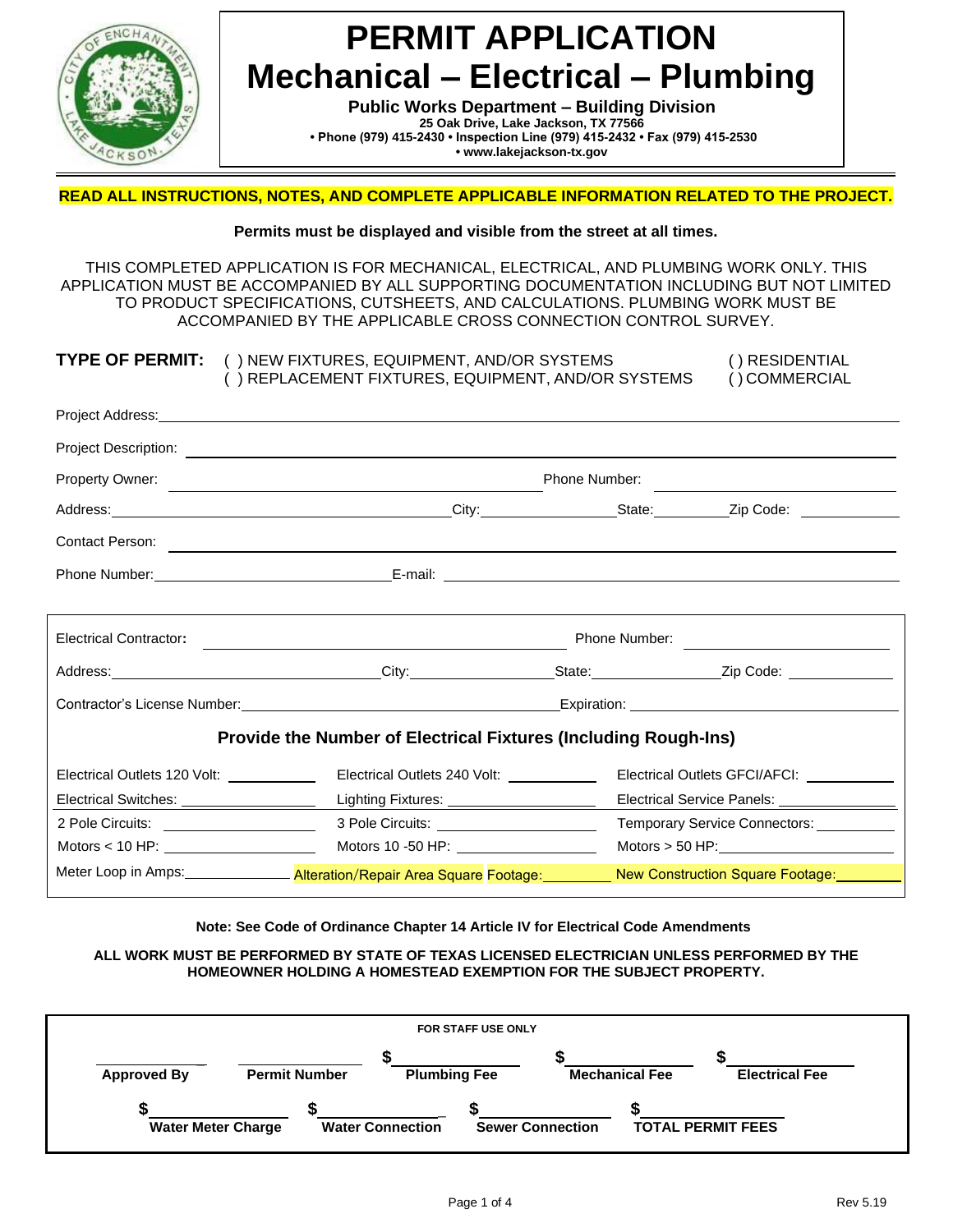

**Public Works Department – Building Division**

**25 Oak Drive, Lake Jackson, TX 77566**

**• Phone (979) 415-2430 • Inspection Line (979) 415-2432 • Fax (979) 415-2530**

**• [www.lakejackson-tx.gov](http://www.lakejackson-tx.gov/)**

| Plumbing Contractor:         |       | Phone Number: |           |  |
|------------------------------|-------|---------------|-----------|--|
| Address:                     | City: | State:        | Zip Code: |  |
| Contractor's License Number: |       | Expiration:   |           |  |

Water Supply Piping

- A. Fixture Units: Number of Fixtures X Fixture Units = Total Fixture Units
- B. Distance from meter to most remote outlet: feet.

C. Difference in elevation between meter and highest fixture: feet above meter or feet below meter.

D. Pressure in street main: psi. (Measure with gauge or check with Water Department)

| Plumbing<br><b>Fixtures</b>               | # of Fixtures<br>per Type | <b>Total Fixture</b><br># X Multiplier | <b>NOTES:</b>                                                                   |
|-------------------------------------------|---------------------------|----------------------------------------|---------------------------------------------------------------------------------|
| <b>Bar Sink</b>                           |                           | $X 1.0 =$                              | See Code of Ordinance Chapter                                                   |
| Bathtub or Combination Bath/Shower        |                           | $X 4.0 =$                              | 14 Article V for Plumbing Code<br><b>Amendments</b>                             |
| Clothes washer                            |                           | $X 4.0 =$                              |                                                                                 |
| Dishwasher                                |                           | $X 1.5 =$                              | <b>ALL WORK MUST BE</b><br>PERFORMED BY STATE OF                                |
| Hose Bibb                                 |                           | 1st $X 2.5 =$                          | <b>TEXAS LICENSED PLUMBER</b>                                                   |
|                                           |                           | Ea add $X$ 1.0 =                       | UNLESS PERFORMED BY THE<br><b>HOMEOWNER HOLDING A</b>                           |
| Kitchen Sink                              |                           | $X 1.5 =$                              | <b>HOMESTEAD EXEMPTION FOR</b>                                                  |
| <b>Laundry Sink</b>                       |                           | $X 1.5 =$                              | THE SUBJECT PROPERTY.                                                           |
| Lavatory (Bathroom Sink)                  |                           | $X 1.0 =$                              | All Gas Piping including existing                                               |
| Drinking Fountain                         |                           | X                                      | piping systems must be pressure<br>tested prior to City of Lake                 |
| Shower (Stand Alone) Each Head            |                           | $X 2.0 =$                              | Jackson contacting the service<br>provider for service release and              |
| <b>Water Closet (Toilet)</b>              |                           | $X 2.5 =$                              | meter install.                                                                  |
| Whirlpool Bath or Combination Bath/Shower |                           | $X 4.0 =$                              | <b>All Gas Piping installations</b>                                             |
| <b>Water Heater</b>                       |                           |                                        | require submittal of gas pipe<br>sizing calculations and<br>installation plans. |
| # Drains & Traps (other than above items) |                           |                                        | <b>Total Supply Fixture Units:</b>                                              |
| # of Gas Outlets                          |                           |                                        |                                                                                 |
| Other Fixtures-List:                      |                           |                                        |                                                                                 |

| Water Meter Size:                        | Water Service Line Size: | Size/Type Backflow Preventer:                            |
|------------------------------------------|--------------------------|----------------------------------------------------------|
| Grease Interceptor Size and Type:        |                          | ** All Interceptors must be sized by licensed engineer** |
| Number of Irrigation Zones:              |                          | Size and Type of Irrigation Piping:                      |
| <b>Alteration/Repair Square Footage:</b> |                          | <b>New Construction Square Footage:</b>                  |

### **Water Line/Sewer Line Service Length:**

\*\* Irrigation systems must be accompanied by irrigation layout plan.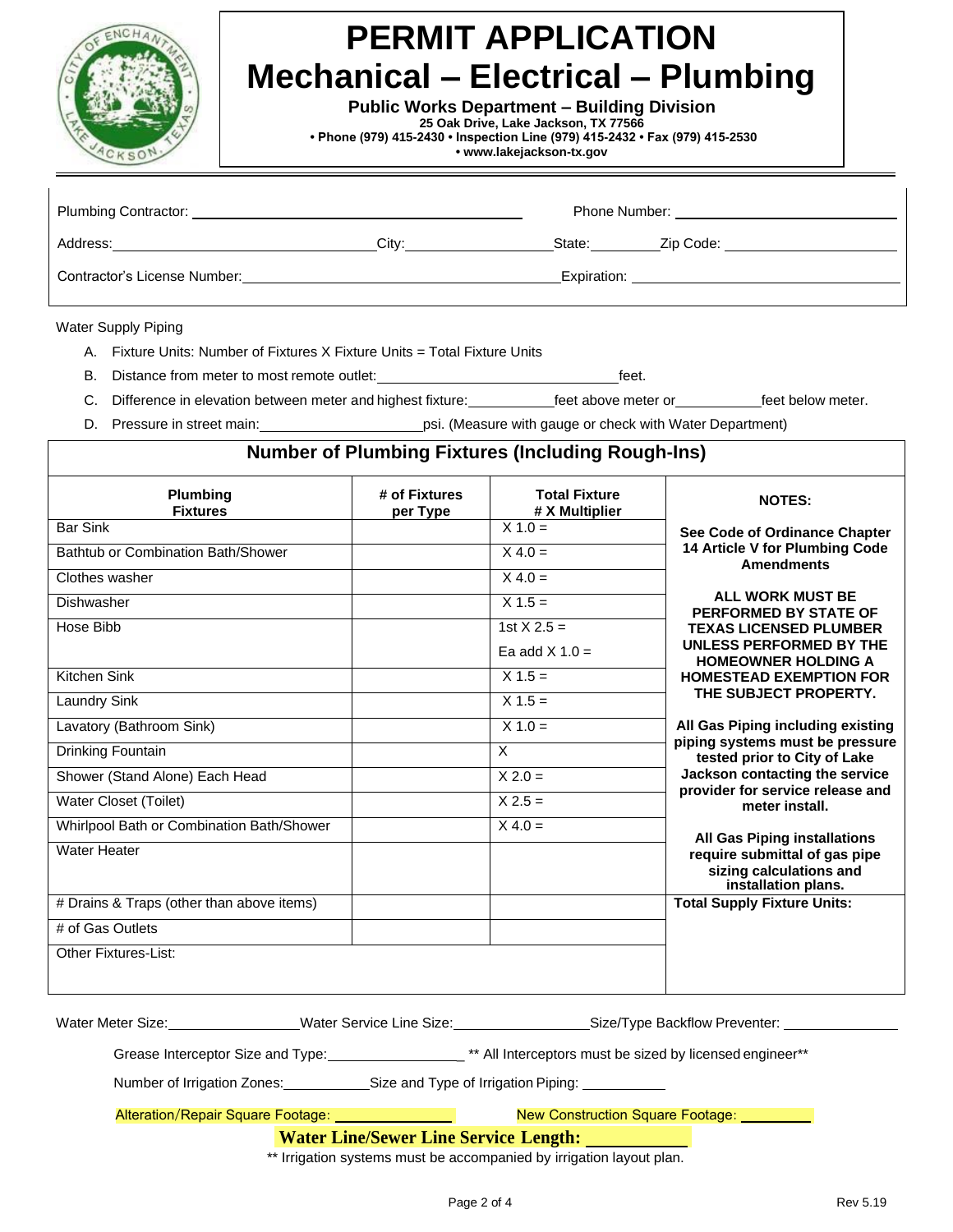

**Public Works Department – Building Division**

**25 Oak Drive, Lake Jackson, TX 77566**

**• Phone (979) 415-2430 • Inspection Line (979) 415-2432 • Fax (979) 415-2530**

**• [www.lakejackson-tx.gov](http://www.lakejackson-tx.gov/)**

| Address: City: City:                                                                                                                                                                                                           |                                                                     |                                  | State: Zip Code: 2001                                                                                                                                                                                                         |  |
|--------------------------------------------------------------------------------------------------------------------------------------------------------------------------------------------------------------------------------|---------------------------------------------------------------------|----------------------------------|-------------------------------------------------------------------------------------------------------------------------------------------------------------------------------------------------------------------------------|--|
| Contractor's License Number: \\owerd{\\state\} \\state\} \\state\} \\state\} \\state\} \\state\} \\state\} \\state\} \\state\} \\state\} \\state\} \\state\} \\state\} \\state\} \\state\} \\state\} \\state\} \\state\} \\sta |                                                                     |                                  | Expiration: Network and Contract the Contract of the Contract of the Contract of the Contract of the Contract of the Contract of the Contract of the Contract of the Contract of the Contract of the Contract of the Contract |  |
|                                                                                                                                                                                                                                | <b>Provide the Number of Mechanical Units (Including Rough-Ins)</b> |                                  |                                                                                                                                                                                                                               |  |
| Clothes Dryer: _________________                                                                                                                                                                                               | Fireplace: <u>______________________________</u>                    |                                  | Boiler: HP A/C Compressor: __                                                                                                                                                                                                 |  |
|                                                                                                                                                                                                                                | Evaporative Cooler: ___________                                     |                                  | Air Handler: CFM                                                                                                                                                                                                              |  |
| Furnace $> 100K$ BTU:                                                                                                                                                                                                          | $0$ to 5 ton:                                                       |                                  | Ventilation Fans: __________                                                                                                                                                                                                  |  |
| Appliance Vent: _______________                                                                                                                                                                                                |                                                                     |                                  | Misc Units: _________________                                                                                                                                                                                                 |  |
| Kitchen Hood: ________________                                                                                                                                                                                                 | 10 to 50 ton: __________________                                    |                                  |                                                                                                                                                                                                                               |  |
|                                                                                                                                                                                                                                |                                                                     | 50 ton and up: _________________ |                                                                                                                                                                                                                               |  |

**Note: See Code of Ordinance Chapter 14 Article VIII for Mechanical Code Amendments**

**ALL WORK MUST BE PERFORMED BY STATE OF TEXAS LICENSED MECHANICAL CONTRACTOR UNLESS PERFORMED BY THE HOMEOWNER HOLDING A HOMESTEAD EXEMPTION FOR THE SUBJECT PROPERTY.**

#### **MANDATORY – READ AND INITIAL FOR ALL HVAC WORK**

 **Under penalty of perjury, I certify that I have completed the required heating and cooling load calculations for the installation of new or replacement Furnaces, Air Handlers, and Air Conditioning Units as required by the International Energy Conservation Code, as adopted by the City of Lake Jackson, and made law by Texas House Bill 1736, and have provided a copy of which to the property owner for their records. I further certify that a post installation duct test will be performed as required by the International Energy Conservation Code, as adopted by the City of Lake Jackson, and made law by Texas House Bill 1736, and will provide a copy of which to the property owner for their records.**

**Certification**: **Under penalty of perjury, I (the undersigned) certify that I am the property owner or their authorized agent and that the above information is complete and accurate to the best of my knowledge. I understand that any changes in contractor information must be reported immediately to the City of Lake Jackson as a condition of the permit. I understand that failure to report changes may nullify and/or expire the permit without notice or further cause. I hereby certify that the above-described work will be completed in accordance with the laws, rules and regulations of the City of Lake Jackson.**

Owner or Authorized Agent:

Signature Date

Printed Name